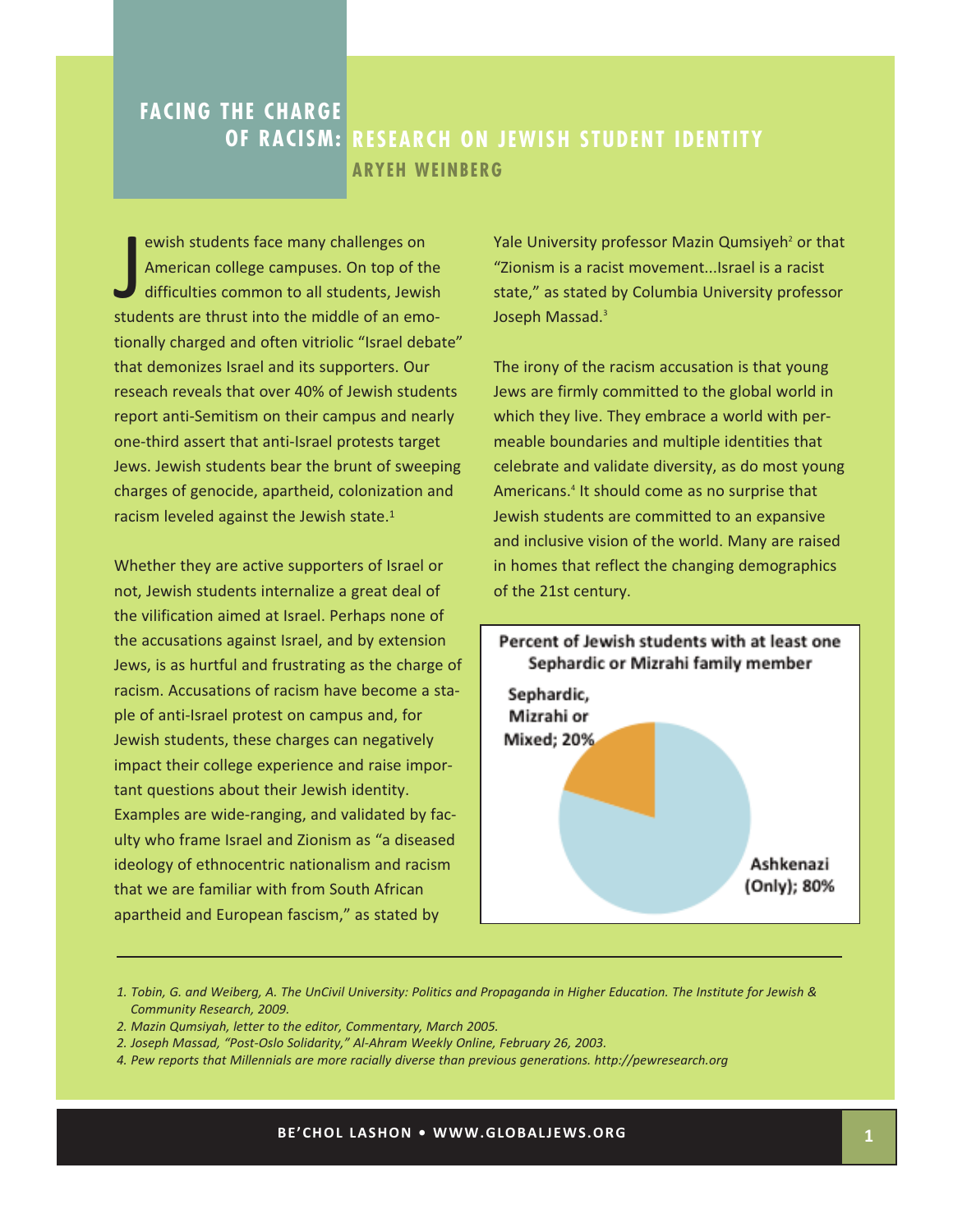

Twenty percent of all Jewish students were raised in families that include at least one member who is Sephardic or Mizrahi. Forty percent grew up in families with at least one nuclear family or extended family member who is Black, Asian, Hispanic or other non‐Caucasian. Combined, nearly half (45%) of Jewish college students arrived on campus having been raised in a family with some level of diversity.

If this is surprising, it should not be. Historically, Jews are one of the most diverse and global peo‐ ple in the world. Estimates of the percent of



American Jews who are ethnically and racially diverse range as high as 20% of the total United States Jewish population<sup>5</sup> and, abroad, Jewish communities from the Middle East, India, Africa, Asia and Latin America belie the notion of Jews as solely a European people. Unfortunately, this aspect of Jewish identity receives less attention than it should, not only outside the Jewish com‐ munity, but also within.

As a result, Jewish students find themselves left in the lurch. The most effective defense against charges of racism is to embrace and celebrate the full spectrum of Jewish identity. Moreover, this is exactly what young Jews want from the Jewish community. They want to reconcile their global identity with a Jewish community that they often see as insular.



Nearly half (46%) of Jewish students responded that Judaism would be more appealing to them if it was more ethnically and racially inclusive. An additional 20% were unsure. Only one third of Jewish students feel satisfied with the level of inclusiveness in the Jewish community.

*5. http://GlobalJews.org/Resources/Research.org*